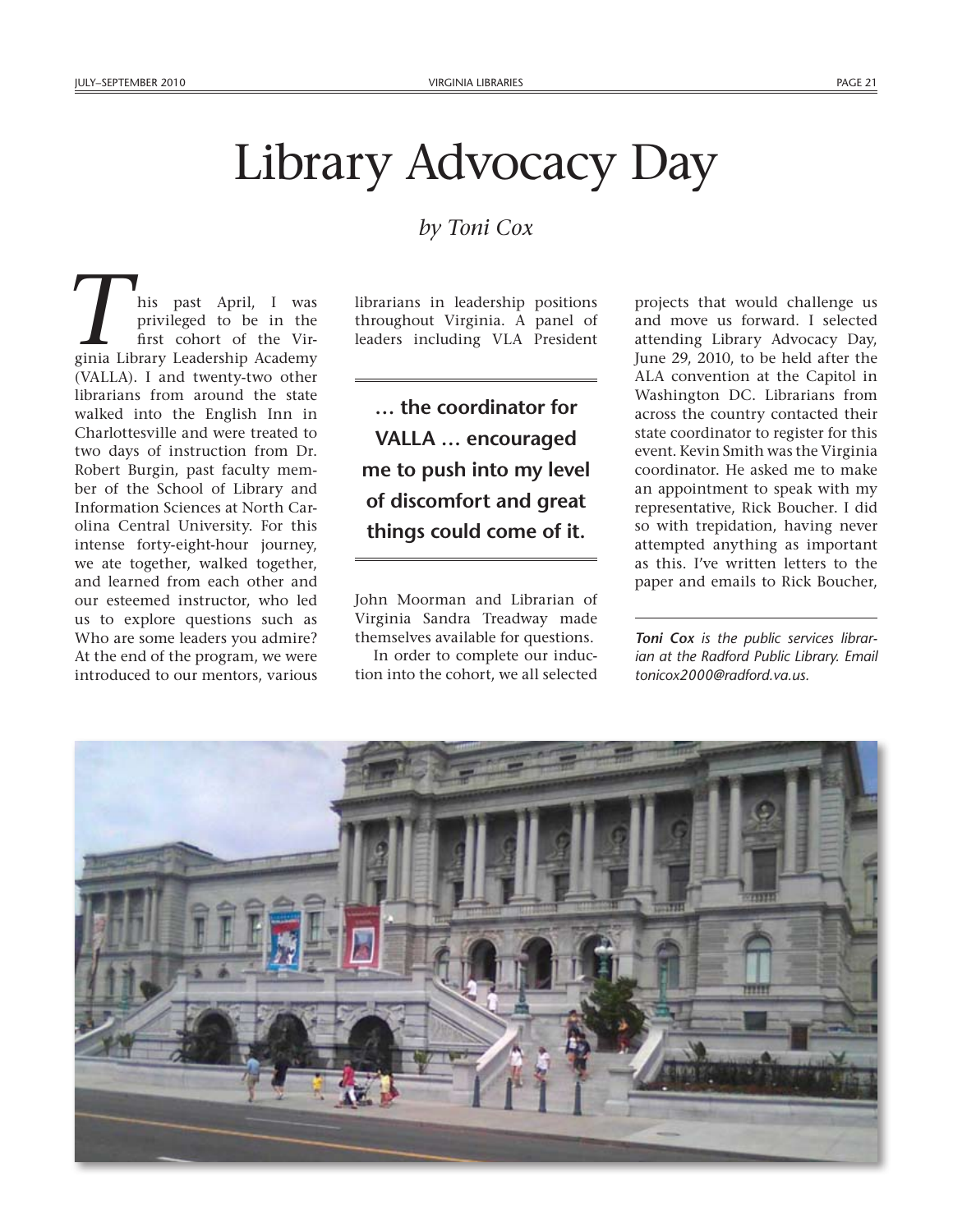

*Lynda Johnson Robb and Toni Cox with author Katherine Paterson. Photograph by Mary Brigid Barrett, The National Children's Book and Literacy Alliance. Reprinted with permission.*

but speaking to him person-toperson was not something I would normally do. Still, Smith assured me that he would provide us with talking points from ALA; and the coordinator for VALLA, Elizabeth Hensley, encouraged me to push into my level of discomfort and great things could come of it.

So I made the journey alone from southwestern Virginia. It took me five hours to drive through thunderstorms and traffic. Since I made reservations barely a month before the journey, I was short on options, but managed to find a budget hotel, the Wolf Trap in Vienna. Friendly service and a nice mattress made my stay enjoyable. Close to the motel was, of course, a public library: the Patrick Henry Library of Fairfax County. This was a very busy place to be Monday evening at 7:00 p.m. The space, though small, was quite efficient, tucking information into every corner. Although the library was packed with people, I was dismayed to see the hours would soon be reduced; starting July 1, the library would close at 6:00 p.m. I hoped these would be summer hours only.

The next morning, I faced the adventure of parking and riding



in the metro from Vienna to DC. Forty minutes later, I exited Union Station and was treated to the streets of DC and a pleasant, balmy eighty-five degrees. Having worn long sleeves in an attempt to be formal (how do those men in suits do it?), I quickly started honing in on places to shop for short sleeves. The Library of Congress beckoned to me, a sacred, hallowed place of quiet—the library of all libraries. I only had an hour before the rally, so I quickly located Thomas Jefferson's library, encased in glass, ancient books all, and then headed onward to the bookstore.

With a short-sleeved shirt now on, I exited the Library of Congress, where I happened upon a group of librarians sporting beautiful posters with children's book illustra-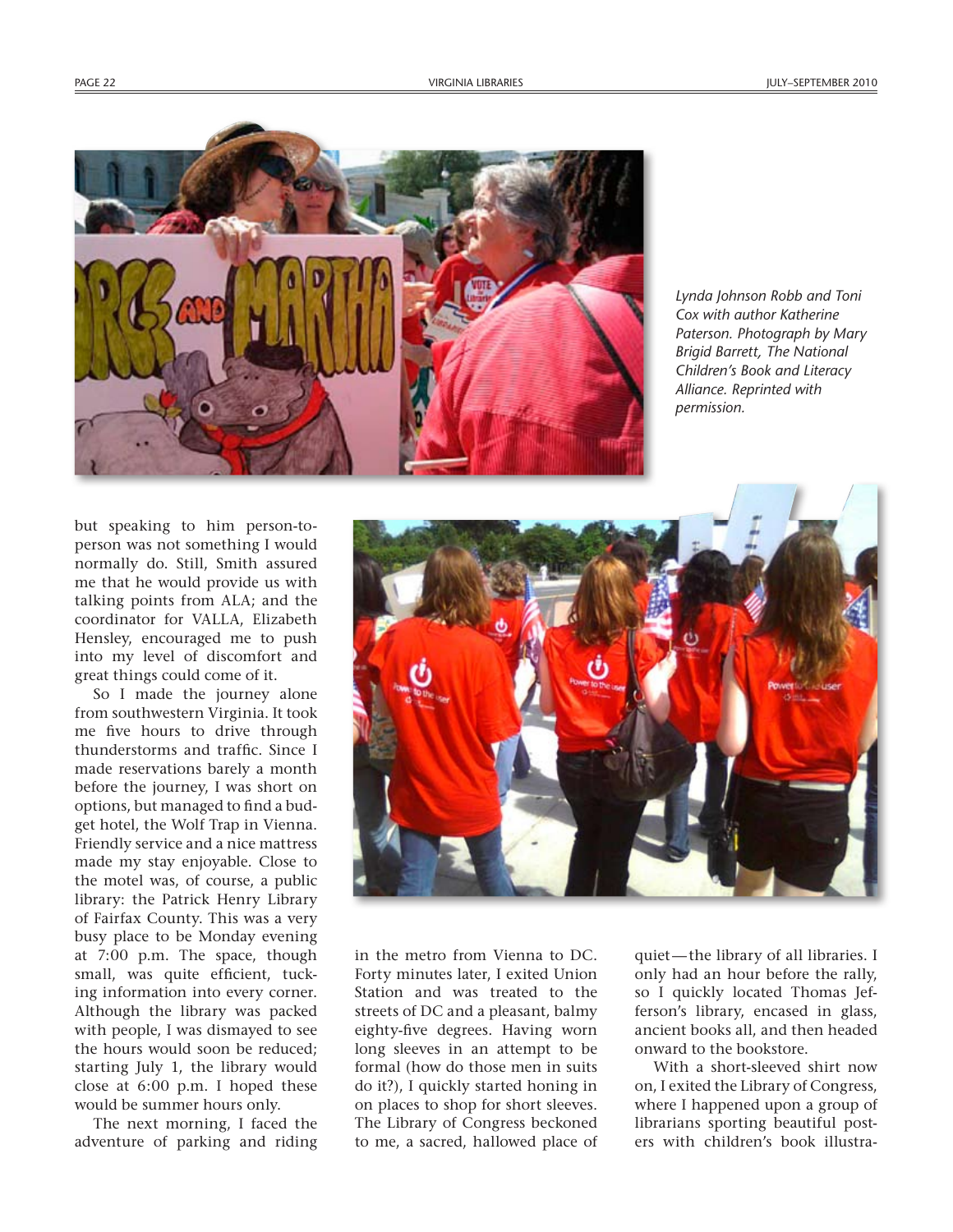

tions and red shirts with the slogan "Vote for Libraries." I approached the group, asking if this was where I would sign in to participate in Library Advocacy Day. A friendly woman took me into the fold and introduced herself as Lynda Robb. She then took me around to meet not one, but two famous authors, Steven Kellogg and Katherine Paterson. At that moment, my trip from southwestern Virginia was worth the travel time. My serendipitous stumble into this delegation's march is something I will never be able to recreate. (This active group was the National Children's Book and Literacy Alliance.)

We all marched to join thou-

**My serendipitous stumble into this delegation's march is something I will never be able to recreate.**

sands of librarians who had gathered by the fountain near the Capitol. When we got to the rally, frequently banned young adult author Lauren Myracle was there reading from her book *Violet in Bloom* (coming out this fall). Myracle represents one of the authors whom libraries make available despite their controversial subjects.

Outgoing ALA President Camila Alire was there to work the crowd into activists shouting "We're going to tell them" and marching into Congressional offices yards from the event. Rhode Island Senator Jack Reed and Michigan Congressman Vernon Ehlers both spoke on the importance of libraries and how the expense of ignorance far outweighs the expense of libraries. They discussed the disastrous effects of No Child Left Behind and how they are hopeful that this year's revamped bill, the Elementary and Secondary Educa-